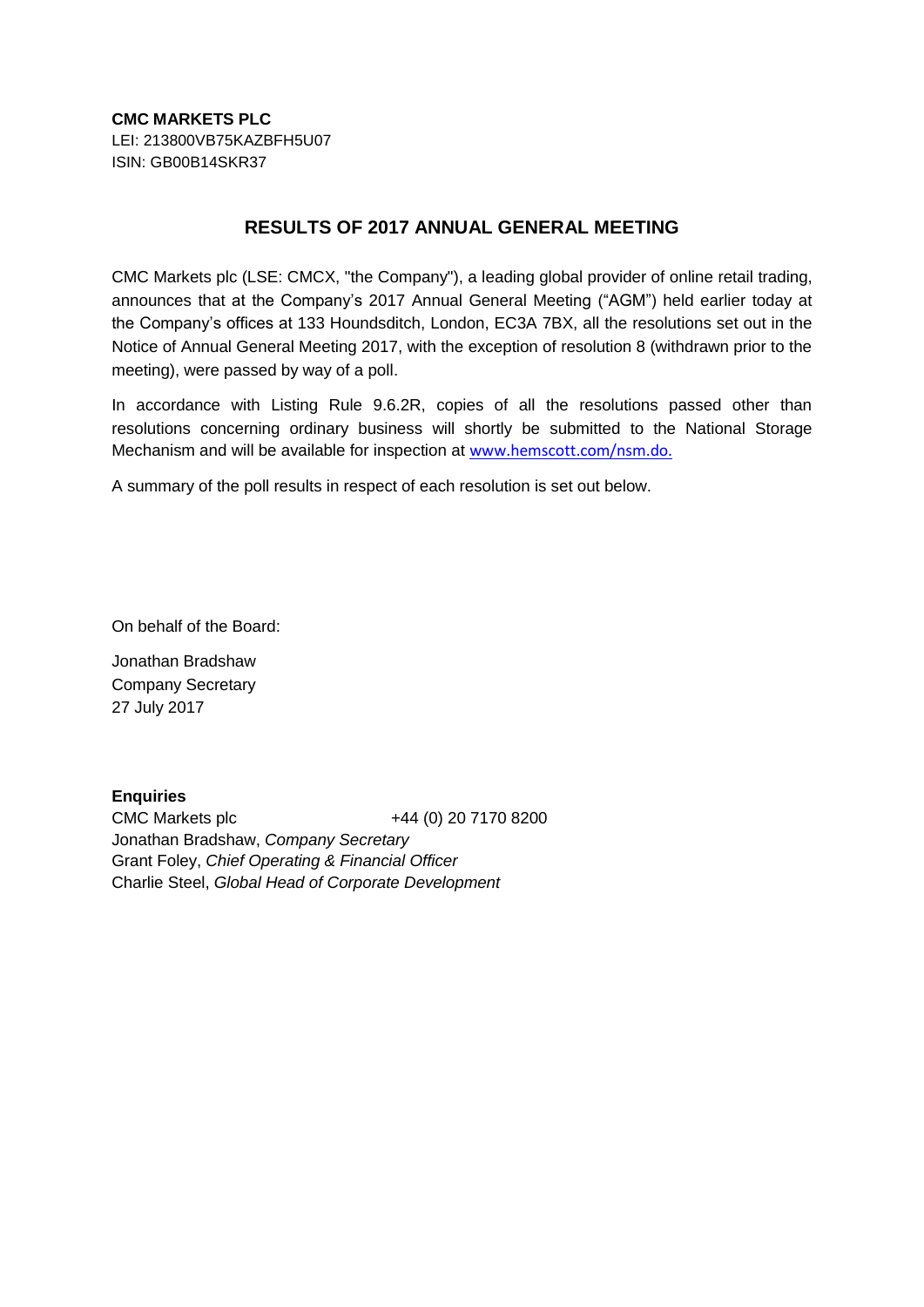## ANNUAL GENERAL MEETING – 27 JULY 2017 VOTING RESULTS

|                   |                                                                                                  | Number of votes<br>in favour | % in favour | Number of votes<br>against | % against | Number of votes<br>withheld | Total Shares Voted | ৯ৎ<br>of Issued Share<br><u>Capital Voted</u> |
|-------------------|--------------------------------------------------------------------------------------------------|------------------------------|-------------|----------------------------|-----------|-----------------------------|--------------------|-----------------------------------------------|
| <b>RESOLUTION</b> |                                                                                                  |                              |             |                            |           |                             |                    |                                               |
| $\mathbf{1}$      | Annual report and financial<br>statements                                                        | 265,773,773                  | 100.00%     | 0                          | 0.00%     | 70,149                      | 265,773,773        | 92.25%                                        |
| 2                 | Final dividend of 5.95p per<br>ordinary share                                                    | 265,843,422                  | 100.00%     | 0                          | 0.00%     | 500                         | 265,843,422        | 92.27%                                        |
| 3                 | Re-election of Simon Waugh                                                                       | 264,456,652                  | 99.48%      | 1,386,313                  | 0.52%     | 957                         | 265,842,965        | 92.27%                                        |
| 4                 | Re-election of Peter Cruddas                                                                     | 265,716,485                  | 99.95%      | 126,480                    | 0.05%     | 957                         | 265,842,965        | 92.27%                                        |
| 5                 | Re-election of Grant Foley                                                                       | 265,728,751                  | 99.96%      | 114,214                    | 0.04%     | 957                         | 265,842,965        | 92.27%                                        |
| 6                 | Re-election of David Fineberg                                                                    | 265,728,751                  | 99.96%      | 114,214                    | 0.04%     | 957                         | 265,842,965        | 92.27%                                        |
| 7                 | Re-election of James Richards*                                                                   | 264,515,657                  | 99.51%      | 1,308,025                  | 0.49%     | 20,240                      | 265,823,682        | 92.27%                                        |
| 8                 | Re-election of Malcolm McCaig<br>(WITHDRAWN)                                                     | N/A                          | N/A         | N/A                        | N/A       | N/A                         | N/A                | N/A                                           |
| 9                 | Re-appointment of Auditor                                                                        | 265,728,733                  | 99.96%      | 114,689                    | 0.04%     | 500                         | 265,843,422        | 92.27%                                        |
| 10                | Authority to set remuneration<br>of Auditor                                                      | 265,751,704                  | 99.97%      | 91,718                     | 0.03%     | 500                         | 265,843,422        | 92.27%                                        |
| 11                | Directors' Remuneration<br>Report                                                                | 242,198,501                  | 91.11%      | 23,619,462                 | 8.89%     | 25,959                      | 265,817,963        | 92.26%                                        |
| 12                | Authority for Directors to allot<br>shares                                                       | 265,744,645                  | 99.96%      | 98,777                     | 0.04%     | 500                         | 265,843,422        | 92.27%                                        |
| 13                | Dis-application of pre-emption<br>rights                                                         | 265,839,201                  | 99.99%      | 4,221                      | 0.01%     | 500                         | 265,843,422        | 92.27%                                        |
| 14                | Authority to allot equity<br>securities in certain<br>circumstances for specific<br>transactions | 265,840,947                  | 99.99%      | 2,475                      | 0.01%     | 500                         | 265,843,422        | 92.27%                                        |
| 15                | Authority for the Company to<br>purchase own shares                                              | 265,841,574                  | 99.99%      | 1,848                      | 0.01%     | 500                         | 265,843,422        | 92.27%                                        |
| 16                | Authority to call a general<br>meeting other than an AGM<br>on not less than 14 days notice      | 264,365,448                  | 99.44%      | 1,477,974                  | 0.56%     | 500                         | 265,843,422        | 92.27%                                        |